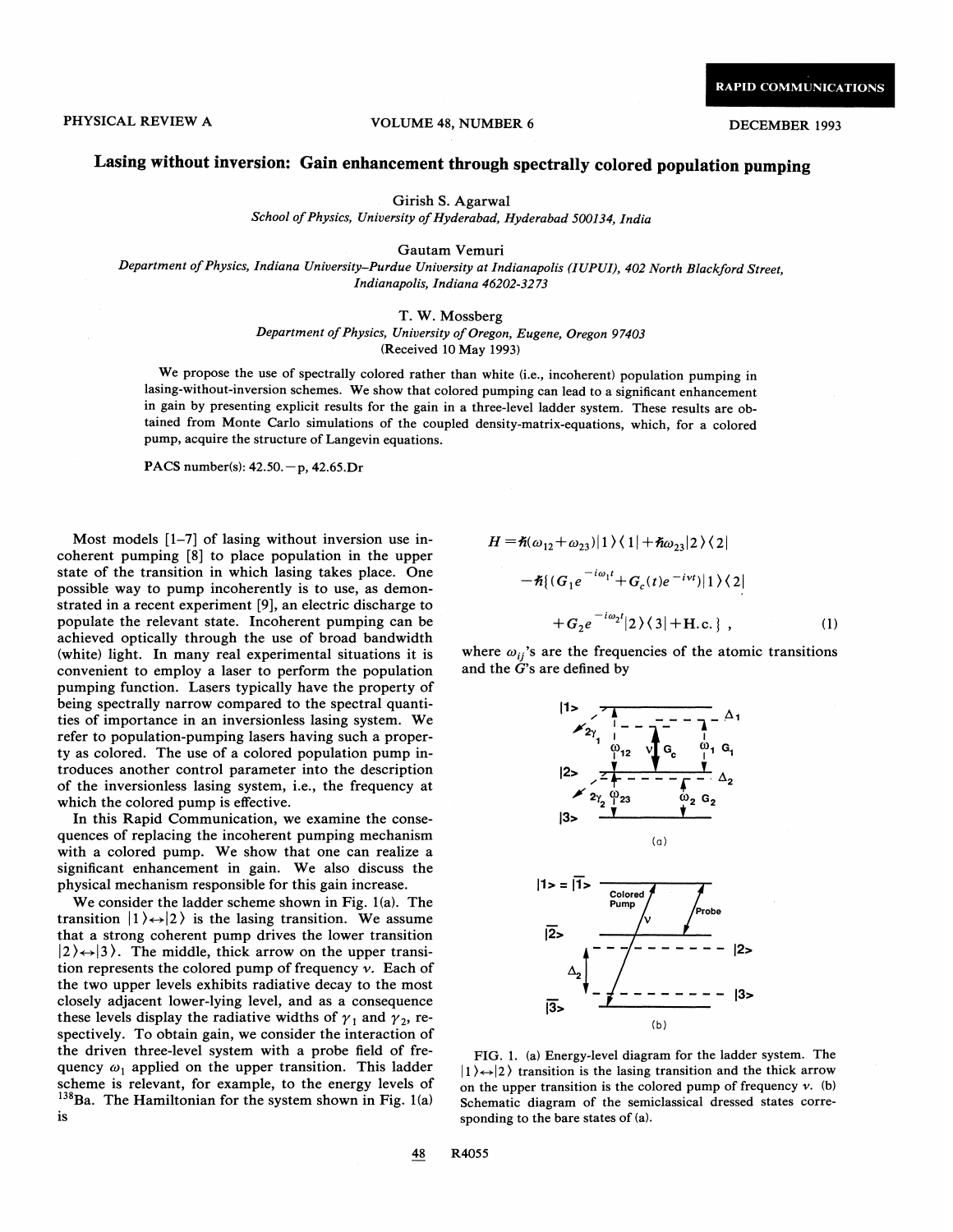$$
G_1 = \frac{\vec{d}_{12} \cdot \vec{\epsilon}_1}{\hbar}, \quad G_2 = \frac{\vec{d}_{23} \cdot \vec{\epsilon}_2}{\hbar}, \quad G_c = \frac{\vec{d}_{12} \cdot \vec{\epsilon}_c(t)}{\hbar} \tag{2}
$$

Here  $d_{\alpha,\beta}$  is the dipole matrix element associated with the  $\alpha\beta$  transition and  $\epsilon_c(t)$  represents the stochastic amplitude of the colored pump. We assume that the colored-pump field can be described as a complex, Gaussian stochastic process with

$$
\langle e_c(t) \rangle = 0, \quad \langle G_c^*(t) G_c(t') \rangle = D \Gamma e^{-\Gamma |t - t'|}, \tag{3}
$$

which implies that the field has a Lorentzian spectral profile with a full width at half maximum of  $2\Gamma$ . The limit of incoherent pumping is obtained by letting  $\Gamma \rightarrow \infty$ , whence

$$
\langle G_c^*(t)G_c(t')\rangle = 2D\delta(t-t') . \tag{4}
$$

We transform to the appropriate frame so as to eliminate the fast optical frequencies. In this frame,  $H$  reduces to

$$
\frac{H}{\hbar} = (\Delta_1 + \Delta_2)|1\rangle\langle 1| + \Delta_2|2\rangle\langle 2|
$$
  
 
$$
-[g(t)|1\rangle\langle 2| + G_2|2\rangle\langle 3| + \text{H.c.}], \qquad (5)
$$

where

$$
g(t) = G_1 + G_c(t)e^{-i(\nu - \omega_1)t}
$$
 (6a)

and

$$
\Delta_1 = \omega_{12} - \omega_1, \quad \Delta_2 = \omega_{23} - \omega_2 \ . \tag{6b}
$$

The density-matrix equations for this system can be obtained by using (5) and by adding the dissipative terms corresponding to spontaneous decay of the levels  $|1\rangle$  and  $|2\rangle$ . These are given by

$$
\dot{\rho}_{11} = -2\gamma_1 \rho_{11} + ig(t)\rho_{21} - ig^*(t)\rho_{12} - 2\Lambda(\rho_{11} - \rho_{22}),
$$
\n(7a)

$$
\dot{\rho}_{12} = -(\gamma_1 + \gamma_2 + i\Delta_1)\rho_{12} + ig(t)(\rho_{22} - \rho_{11})
$$
  
-  $iG_z^* \rho_{13} - 2\Lambda \rho_{12}$ , (7b)

$$
\dot{\rho}_{13} = -(\gamma_1 + i\Delta_1 + i\Delta_2)\rho_{13} + ig(t)\rho_{23} - iG_2\rho_{12} - \Lambda\rho_{13} ,
$$
\n(7c)

$$
\dot{\rho}_{22} = 2\gamma_1 \rho_{11} - 2\gamma_2 \rho_{22} - ig(t)\rho_{21} + ig^*(t)\rho_{12} \n+ iG_2 \rho_{32} - iG_2^* \rho_{23} + 2\Lambda(\rho_{11} - \rho_{22}),
$$
\n(7d)

$$
\dot{\rho}_{23} = -(\gamma_2 + i\Delta_2)\rho_{23} + ig^*(t)\rho_{13} + iG_2(\rho_{33} - \rho_{22}) - \Lambda \rho_{23} ,
$$
\n(7e)

$$
\dot{\rho}_3 = 2\gamma_2 \rho_{22} - iG_2 \rho_{32} + iG_2^* \rho_{23} . \tag{7f}
$$

We have included a term (with the coefficient  $\Lambda$ ) in these equations to account for an incoherent pump instead of a colored pump. If a colored pump only is used, we take  $\Lambda = 0$ . Conversely, if the colored pump laser is replaced by an incoherent pump,  $\Lambda \neq 0$  and  $g(t) \rightarrow G_1$ . Note that the above density-matrix equations are really Langevin equations because of the nature of the colored

pump. The stochastic noise appears in a multiplicative form. We thus have a set of eight coupled Langevin equations, which we solve using Monte Carlo simulation methods  $[10]$ . The gain G on the upper transition is obtained from

$$
G = -\operatorname{Im}\left[\frac{\langle \rho_{12} \rangle \gamma_1}{G_1}\right], \quad I \propto \exp\left\{\frac{4\pi n \omega_1 |d_{12}|^2}{\hbar c \gamma_1} G z\right\}.
$$
\n(8)

Here  $\langle \rho_{12} \rangle$  is the ensemble average of the steady-state value of the density-matrix element  $\rho_{12}$  over the fluctuations of the colored pump. Note that the factor

$$
\frac{4\pi n\omega_1|d_{12}|^2}{\hslash c\gamma_1}
$$

gives the on-resonance absorption coefficient for the transition  $|1\rangle \leftrightarrow |2\rangle$  if the atom is initially prepared in the  $|2\rangle$ state. Clearly the factor G and even its sign will depend on the frequency  $\nu$  of the colored pump. To guide us in choosing the most efficacious colored-pump frequency, we examine the eigenstates of the Hamiltonian (5) for  $g(t)=0$ . These eigenstates, indicated by overhead bars and shown in Fig. 1(b), correspond to the semiclassical dressed states. The  $|2\rangle$  and  $|3\rangle$  states are linear combinations of the bare atom  $|2\rangle$  and  $|3\rangle$  states. We will choose  $\nu$  so as to make the colored pump resonant with the  $|\overline{3}\rangle \leftrightarrow |\overline{1}\rangle$  transition, i.e., we set

$$
v \sim \omega_{12} + \Delta_2 + \left[ \frac{\Delta_2}{2} - \left[ \frac{\Delta_2^2}{4} + G_2^2 \right]^{1/2} \right],
$$
 (9)

where we assume  $\Delta_2$  positive. A similar argument can be developed for negative values of  $\Delta_2$ . Since it it predominantly ground-state (i.e.,  $|3\rangle$ ) -like, one expects the  $|3\rangle$ level to be more populated than the  $|2\rangle$  level. Thus, when the colored pump is tuned into resonance with the  $|\overline{3}\rangle \leftrightarrow |\overline{1}\rangle$ , we expect, on the basis of a Stokes process, to see amplification of a probe field, provided its frequency is close to the transition  $|\overline{2}\rangle \rightarrow |\overline{1}\rangle$ , i.e., if

$$
\omega_1 \sim \omega_{12} - \left\{ \frac{\Delta_2}{2} + \left( \frac{\Delta_2^2}{4} + G_2^2 \right)^{1/2} - \Delta_2 \right\}.
$$
 (10)

In the numerical results shown in Fig. 2, the frequency of the colored pump is chosen so that (9) is satisfied. All rates in this work, i.e.,  $\Gamma$ , D,  $\gamma_2$ ,  $\Delta_1$ ,  $\Delta_2$ ,  $G_1$ , and  $G_2$ , are expressed in units of  $\gamma_1$ . We show some typical gain profiles for  $\Gamma = 1$  and for different values of the intensity of the color pump [as represented by  $D$  in Eq. (3)]. Note that the plotted gain  $G$  is expressed [see Eq.  $(8)$ ] in terms of the weak-field resonant absorptivity on the upper transition of the atom prepared in the bare state  $|2\rangle$ . We find that for  $D=60$ , the colored-pump gain assumes a *max*imum value of 0.0122.

We wish to compare the colored-pump gain profiles with one obtained with an incoherent pump of appropriate magnitude instead of a colored pump. If  $\Lambda$  [see Eq. (7)] is chosen to satisfy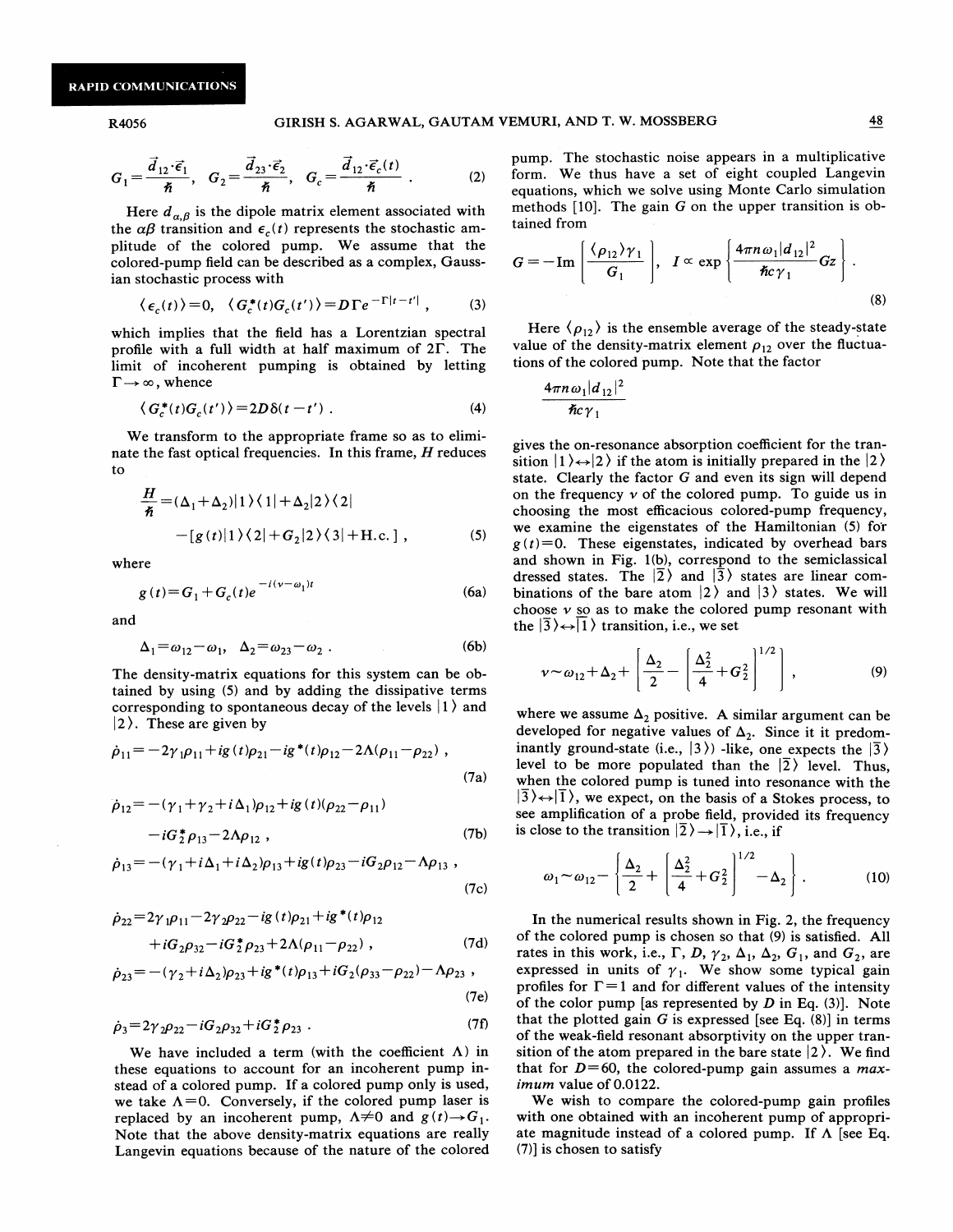$$
\Lambda \sim \frac{D\Gamma(\Gamma + \gamma_1 + \gamma_2)}{(\Gamma + \gamma_1 + \gamma_2)^2 + \left\{\Delta_2 + \left[\frac{\Delta_2}{2} - \left(\frac{\Delta_2^2}{4} + G_2^2\right)^{1/2}\right]\right\}^2},\tag{11}
$$

the excitation rate of the colored and incoherent pumps will be the same. Note that both  $D$  and  $\Lambda$  are in units of  $\gamma_1$ 

In all cases,  $(a)$ – $(c)$ , shown in Fig. 2, we find a decrease in gain if a colored pump is replaced by an incoherent pump with the same excitation rate as determined from Eq. (11). Note that  $D=60$  implies  $\Lambda=1.1$  and the gain for a  $\Lambda$  of 1.1 is approximately 0.0037, as shown in Fig. 2(d). The use of a colored pump thus provides a threefold enhancement in gain. For an incoherent pump, we find a

maximum gain of 0.005 for a  $\Lambda$  of 1.7 (result not shown). Thus, the maximum gain that can be obtained with an incoherent pump is smaller by more than a factor of 2 than the maximum gain that can be obtained with a colored pump. Furthermore, the colored pump achieves its higher maximum gain at a lower optimum excitation rate.

In parts (e) and (f) of Fig. 2, we have calculated the gain produced by a larger bandwidth colored pump  $(\Gamma = 2)$ . As expected, the gain produced is comparable to that observed in the first three parts of Fig. 2. The colored pump gain should drop to the incoherent pump value when the effective spectral linewidth of the colored pump becomes so large that differential pumping on the pump and probe transitions of Fig. 1(b) becomes impossible.

We conclude that the use of the colored pump leads to



FIG. 2. (a) Gain coefficient G as a function of  $\Delta_1$  (in units of  $\gamma_1$ ) for colored pump with  $\Gamma = 1$  and  $D = 15$ . Other parameters are  $\gamma_2$ = 5.45,  $G_1$  = 0.2,  $G_2$  = 14.3, and  $\Delta_2$ = 25.1. (b) Gain coefficient G as a function of  $\Delta_1$  for colored pump with  $\Gamma$  = 1 and D= 30. Other parameters same as in (a). (c) Gain coefficient G as a function of  $\Delta_1$  for colored pump with  $\Gamma = 1$  and  $D = 60$ . Other parameters same as in (a). (d) Gain coefficient G as a function of  $\Delta_1$  for incoherent pump with  $\Lambda = 1.1$  [compare with (c)]. Other parameters same as in (a). (e) Gain coefficient G as a function of  $\Delta_1$  for colored pump with  $\Gamma = 2$  and  $D = 15$ . Other parameters same as in (a). (f) Gain coefficient G as a function of  $\Delta_1$  for colored pump with  $\Gamma = 2$  and  $D = 30$ . Other parameters same as in (a).